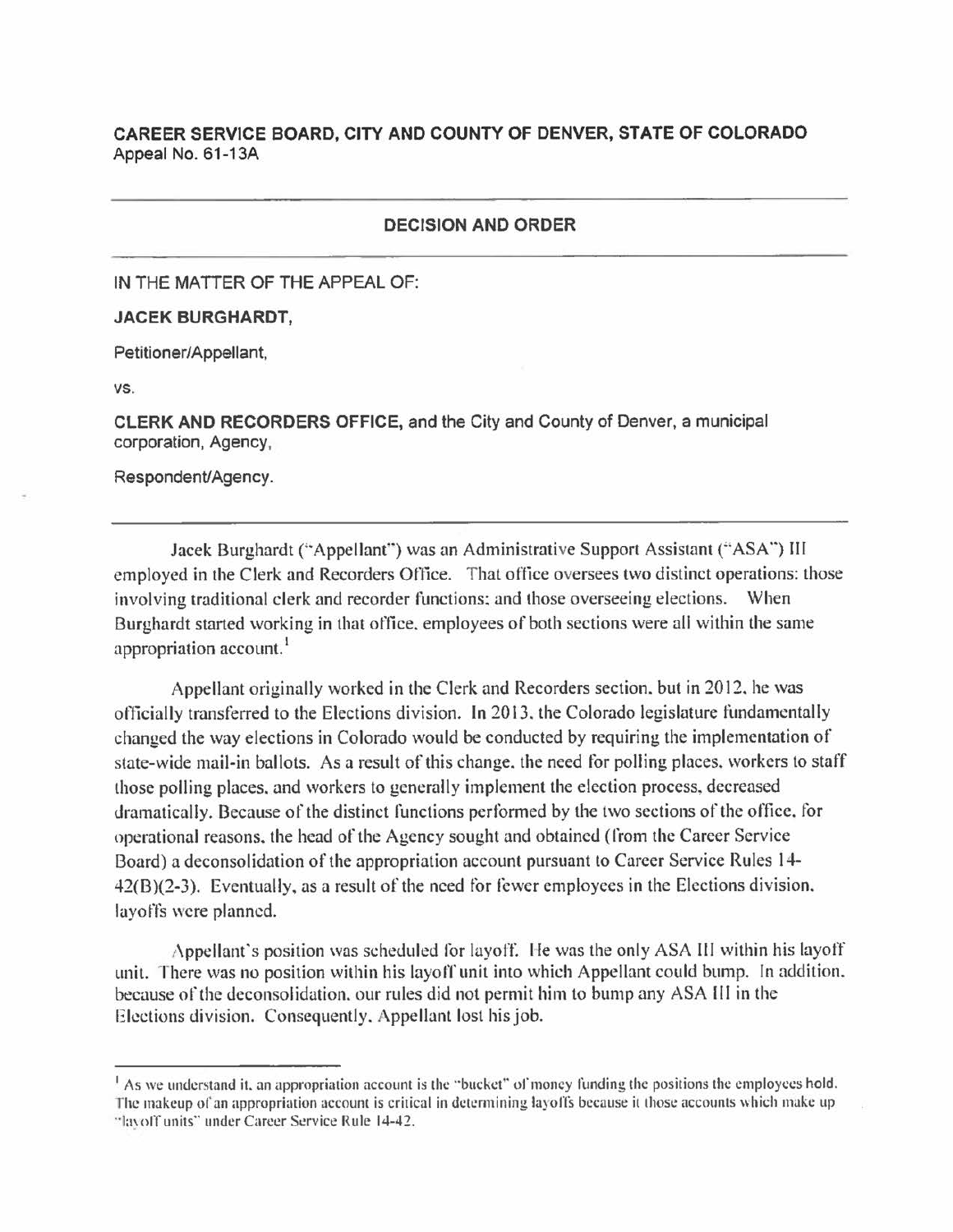Appellant appealed his layoff claiming both that the Agency foiled to follow rules in effectuating the layoff and that his layoff was discriminatory based on his national origin and gender and sexual orientation. The Hearing Officer held that Appellant failed to prove any of his claims. Appellant has filed a Petition for Review asking us to overturn the Hearing Officer's decision and to reinstate him to a position in the Clerk and Recorders Office. For the following reasons. we will not do that.

Appellant first argues that the Hearing Officer erred when he affirmed the layoff while holding that the Agency had, in fact, followed the appropriate rules regarding layoffs.<sup>2</sup> Appellant claims this was error because. "[t]he case is not covered by OHR rules.'' While this statement is technically true as "OHR" rules do not govern layoffs, it is immaterial in that the layoff was governed by Career Service Board rules. specifically, Rule 14-40. et seq. The Hearing Officer plainly judged the propriety of the layoff against these rules. and found that the Agency's layoff of Appellant did, in fact, comport with all applicable Career Service Board Rules.

Appellant claims that a specific error made by the Hearing Officer was his refusal to grant him layoff protection to which he was entitled by virtue of having received only a temporary assignment to the Elections division. Appellant appears to claim that because his assignment to Elections was temporary, he remained an employee within the Clerk and Recorders layoff unit, and, therefore, had bumping rights over other ASA III's in the Clerk and Recorders section. But the Hearing Officer found as fact that Appellant's assignment to the Elections division was not temporary but instead. was permanent. This fact is supported by record evidence in the form of testimony and documents. Because this factual finding is not clearly erroneous. we will not disturb it. Appellant was an employee employed within the Elections division layoff unit. and. as such. had no bumping rights over anyone in the Clerk and Recorders unit. because bumping rights exits only within one's layoff unit. (C.S.R. 14-45(b)(1)). The Hearing Officer did not err in this determination.

Appellant also argues that his layoff was discriminatory. He claims he was laid off because of his national origin and his gender and sexual orientation. The Hearing Officer found no evidence to support these claims. Our independent review of the record confirms the Hearing Orficer·s conclusions. There is no evidence in the record to support Appellant's claim that he was targeted. or that his layoff was motivated, on account of animus against him based on his national origin or gender and sexual orientation.

Appellant further claims that his position should have been audited. but was not. This argument is made. we believe. in an attempt to show that Appellant's duties were improperly translerred out of his division so as to make it look as if there was no work for him to perform. thereby artificially causing the need for his layoff. The Hearing Officer, at page 4 of his Jecision. considered this claim and held that Appellant had failed to produce sufficient facts to prove it. We agree. The record is devoid of facts supporting this allegation. The I learing Officer did not err when he ruled that Appellant had failed to prove this claim.<sup>3</sup>

<sup>&</sup>lt;sup>2</sup> This is our interpretation of Appellant's argument. Appellant appears *pro se*. While we appreciate the daunting task as well as the effort required to appear *pro se*. Appellant's brief is, for the most part, unintelligible.

<sup>&</sup>lt;sup>7</sup> Because the layoff is an administrative action and not a disciplinary action, the burden of proof rested with Appellant to demonstrate that his layoff was improper.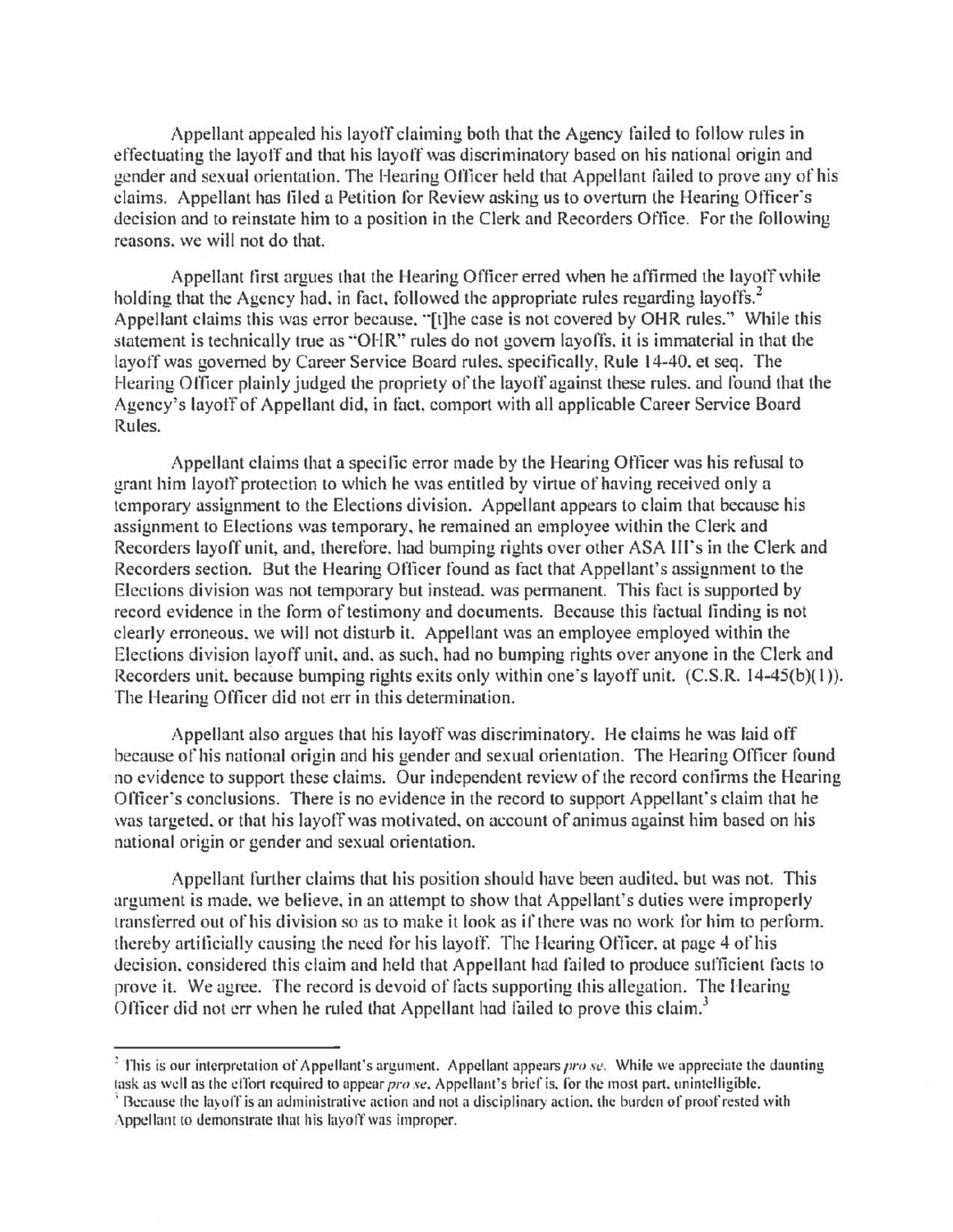Appellant also appears to make the policy argument that his layoff was improper because it had a negative impact on the diversity of the workforce. As authority for this proposition. Appellant cites *Rice v. Auraria Higher Educ. Center*, 131 P.3d 1096, 1100 (Colo. App. 2005). *Rice* is inapposite. *Rice* involved a layoff within the State of Colorado's civil service system. That system. like ours. has certain rules that must be followed to properly effectuate a layoff. Those rules. however. are not our rules. Our layoffs are not governed by state civil service rules. In any event. consideration of diversity. even in the state system, is not mandatory. State agencies implementing a layoff within the state's civil service layoffs must consider seniority and performance factors. but are *permilled* to consider workforce diversity. but only for the purpose of mitigating (what we understand to be) potential disparate impact. Id. Even assuming. however. that the City would have the right to avoid a lawsuit and consider potential disparate impact implications of a particular layoff. in this case, Appellant has failed to produce sufficient evidence with which it could be concluded (1), that his layoff created a disparate impact on whatever protected group he would claim to be a member of. or (2) that the City was required to mitigate that alleged disparate impact by taking into account his personal characteristics and retaining him as an employee.

Finally. Appellant argues that his Agency improperly hired additional employees. We assume the import of this argument is that if the Agency was hiring. there was no real need to lay him off. However, it appears that the Hearing Officer found<sup>4</sup> that these employees were either hired into the Clerk and Recorders section. so that they would have in no way impacted a decision to lay him off from the Elections division. or that they were hired into the Elections division, but to perform tasks substantially different from those performed by him. In either case. the new hires do not prove that Appellant's layoff was in any way improper.

Consequently. the Hearing Officer's decision is AFFIRMED.

SO ORDERED by the Board on September 4, 2014, and documented this day of November, 2014.

BY THE BOARD:

Colleen Rea Chair (or Co-Chair)

<sup>&</sup>lt;sup>1</sup> Hearing Officer decision, p. 4.